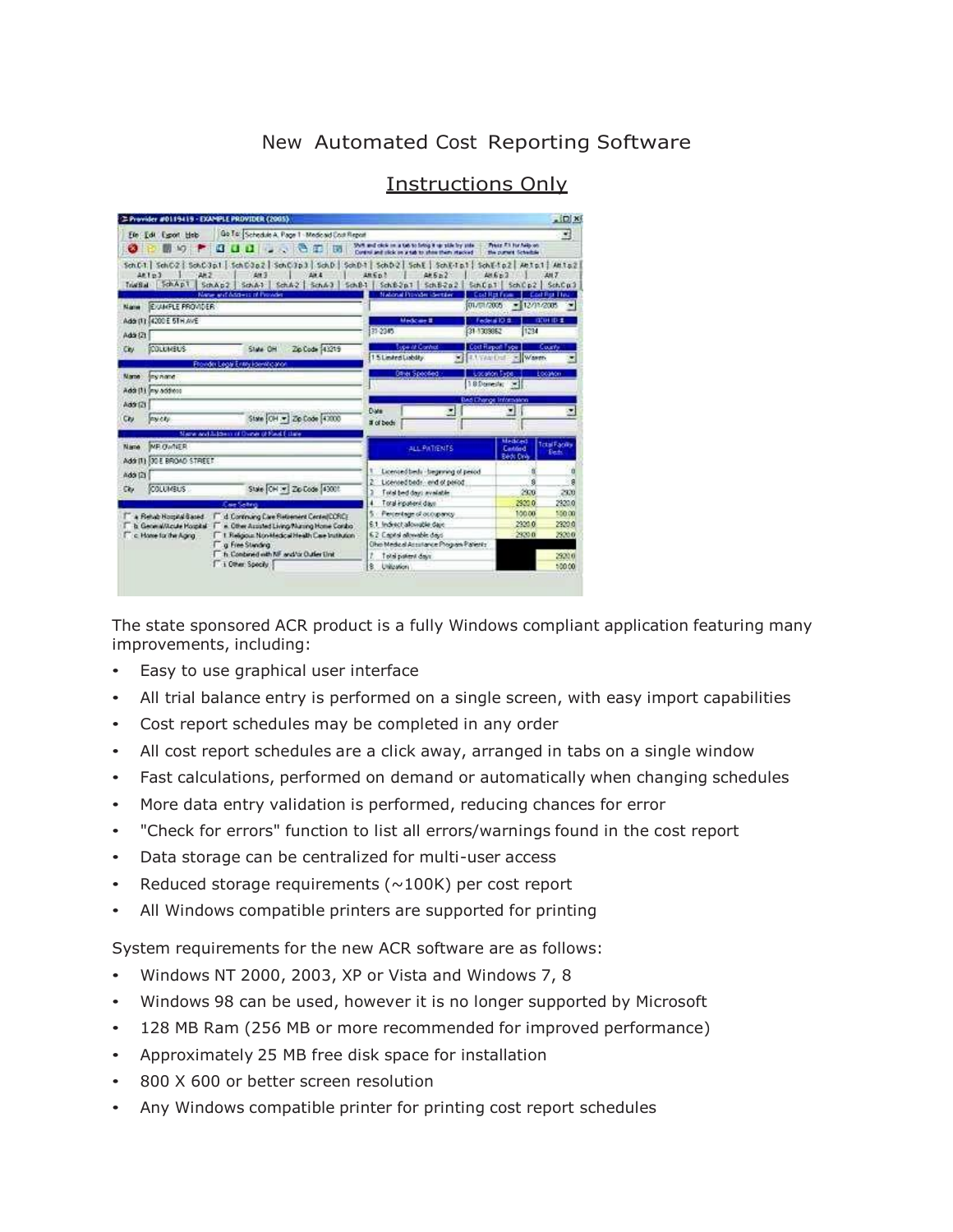## Download and Installation

In order to make installation of the new ACR software as simple as possible, it has been packaged as a single executable file, which will install the software when opened. However, web server security policy prevents us from deploying this file with an .exe (executable) extension. Therefore, you will need to follow this simple process to download and install (You may find these instructions easier to follow if you print this page first):

- Open your Windows Explorer (Start Menu -> Programs -> Windows Explorer).
- Select drive C:, as shown below



• Create a new folder on drive C: for storing the ACR Setup program, by clicking on the File menu, then choosing New -> Folder, as shown below:



• A folder named "New Folder" will be created, and it will be highlighted for editing. Rename the folder to "ACRSetup" and press ENTER, as shown below: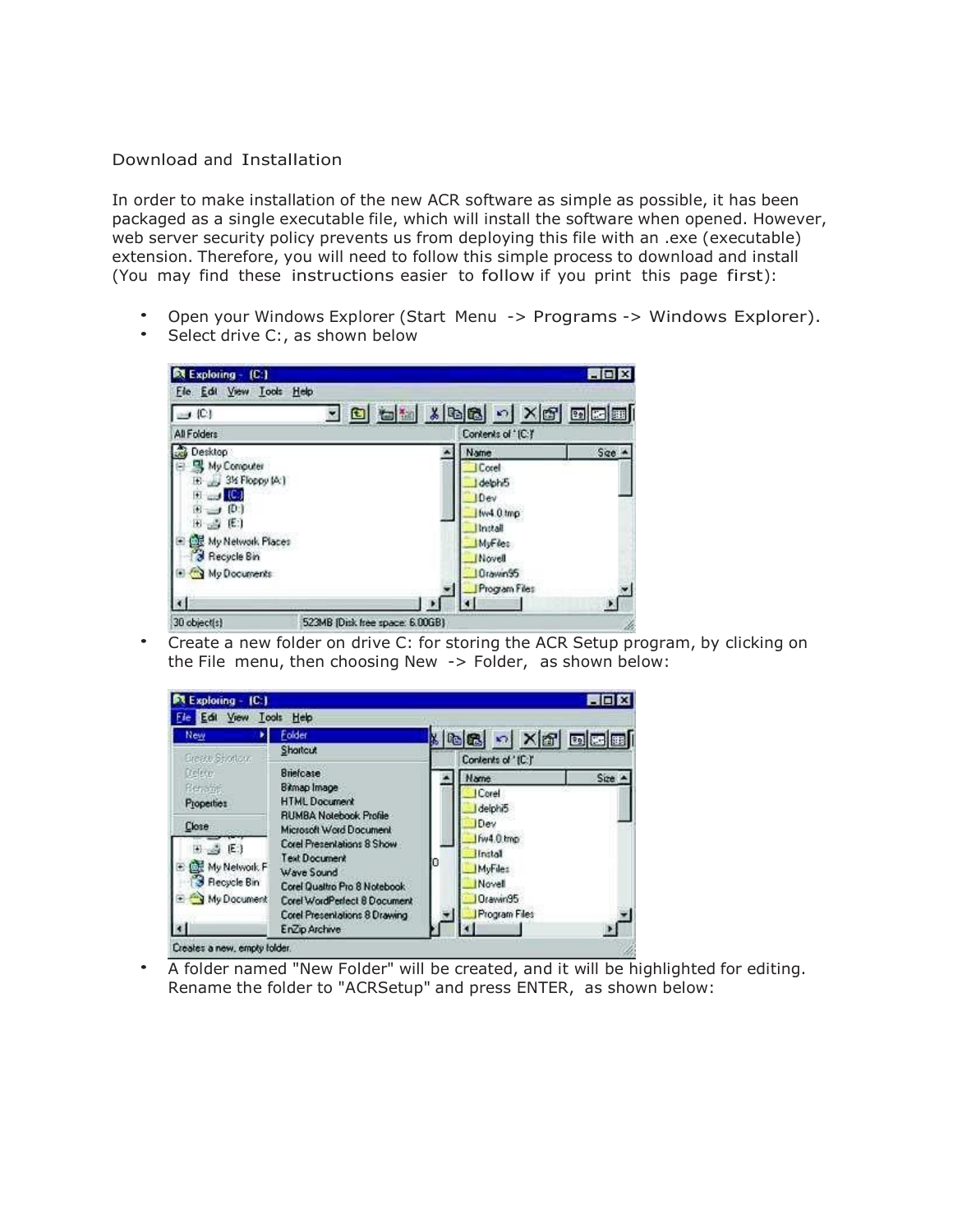| $\Box$ (C)                   | <u>- 8 4 % x 8 8 0 x 6 5 8 8 8 </u> |            |  |
|------------------------------|-------------------------------------|------------|--|
| All Folders                  | Contents of '(C.)'                  |            |  |
| Desktop                      | <b>Name</b>                         | $Size -$   |  |
| My Computer                  | 3 T0000001Y.acr                     | 61KB       |  |
| $\rightarrow$ 3% Floppy (A:) | 10000001Y.lbd                       | 41KB       |  |
| $E \rightarrow [C]$          | T0000001Y.bo                        | <b>1KB</b> |  |
| $E \rightarrow [0]$          | test txt                            | 1KB        |  |
| $E_{100}$ (E)                | test1.bd                            | 1KB        |  |
| My Network Places            | Vizjawka.sys                        | 2KR        |  |
| Recycle Bin                  | A Waterhole.id                      | <b>DKB</b> |  |
| My Documents                 | Lieno-                              |            |  |

- If you have the prior year ACR on your computer it must be removed before the current version can be downloaded.
- Download the installation file (ACRSetup.acr)
- Save the file to the C:\ACRSetup folder you created previously.
- Return to the Windows Explorer, and find the file ACRSetup.acr in C:\ACRSetup.
- Place your mouse cursor over the file, and click the right button (not the left button).
- A menu of choices should appear choose the Rename option, as shown below:



• After selecting the Rename option, the file should be highlighted with an edit box around it. Change the extension "acr" to "exe", as shown below (If you make a mistake, press the ESC key to restore the original filename, and rename the file again):